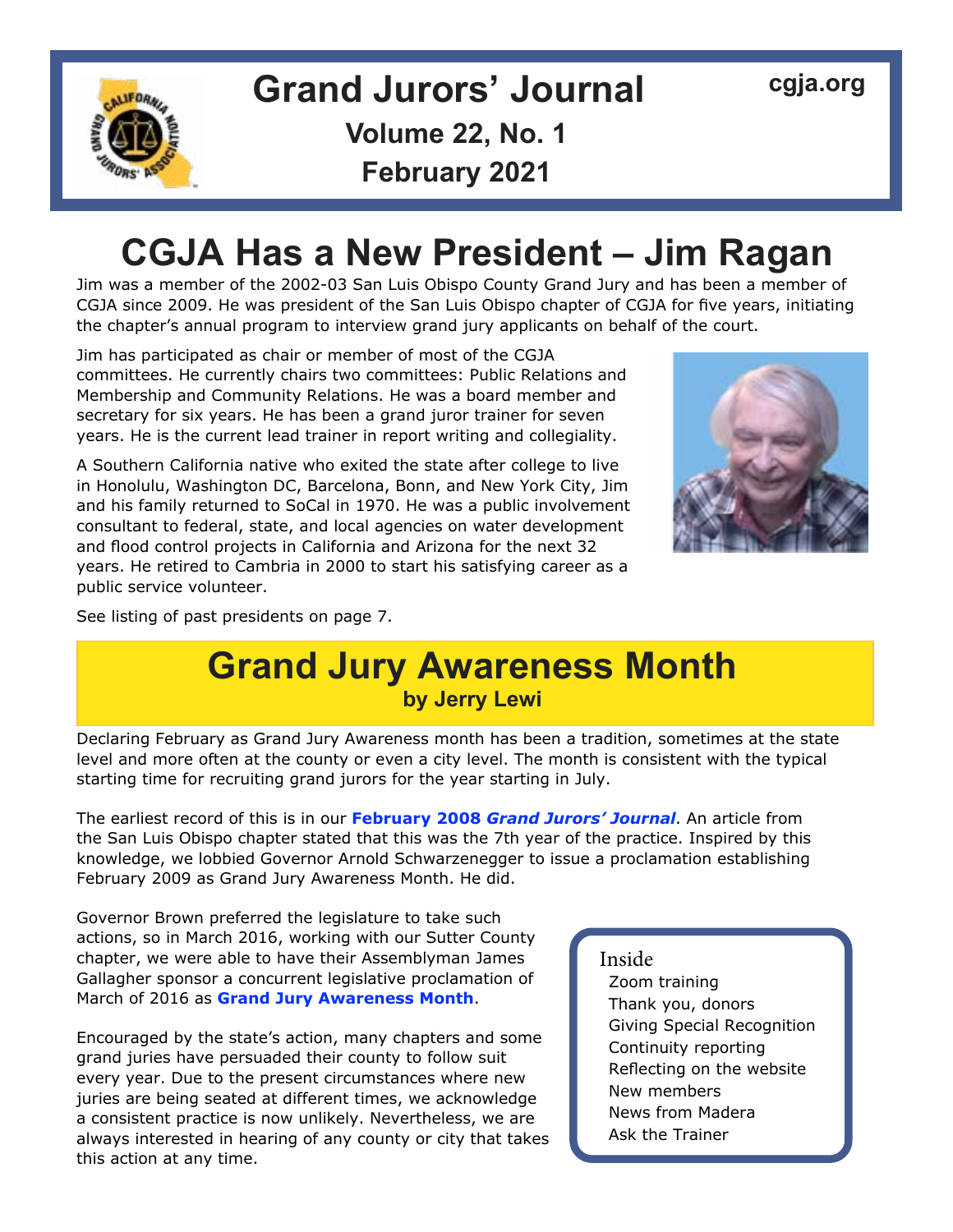### **CGJA and Grand Juries Enter a Virtual World from the CGJA Training Committee**

### **Zooming – a new way of providing grand jury training**

Since COVID-19 shut down our in-person training program last spring, we have switched to mostly remote training. Between July 1 of 2020 and June 30, 2021, we will have trained over 800 new jurors and alternates, using a licensed Zoom account. We will have also conducted six Foreperson and Pro Tem Workshops, three Legal Advisor Workshops, and at least twenty Report Writing Workshops remotely.

We have learned a lot, and are happy to share some of our experiences and some feedback from jurors we have trained.

There are a lot of good things about training by Zoom for both the trainers and the trainees. We are able to avoid travel and all of its aggravations that would be even worse under today's environment; we are able to provide training to people from different areas of the state at the same time; and we don't have to be away from our families and homes.

Here are some others advantages we have experienced:

- We can all see and hear each other.
- Closer eye contact seems to enable better engagement.
- We don't have to repeat questions, because everyone can hear them.
- Everyone can see the power point slides.
- Through the break-out room capability of Zoom, we can easily hold small group breakout sessions.

We have learned some things that help our remote training programs and will help your grand jury if you are holding virtual meetings or conducting virtual interviews:

- Always use a computer or tablet with a camera and microphone cell phones don't work as well and should only be used when there is no alternative.
- Check the position and lighting for your camera and microphone.
- Keep your camera on so people know you are actually present.
- Stay in "gallery" view in order to see the group with whom you are engaging.
- Agree on a method of recognizing those who wish to speak we have found that raising a physical hand in front of the camera works quite well. But your grand jury might instead decide to use the digital hand-raising method. Either way, you should insist on raising a hand to be recognized as more than one person speaking at a time means no one can understand what's being said.
- Keep yourself muted when not speaking, but remember to unmute yourself a few seconds before it is your turn to speak to avoid any delay.
- Turn off other internet devices in your home while on a virtual meeting so as not to soak up needed bandwidth.
- Keep your Zoom or other software updated (in the Zoom app, click on your initials on the sign-in screen and then on "check for update").
- Allow time for stretch breaks.

#### *Continued on next page*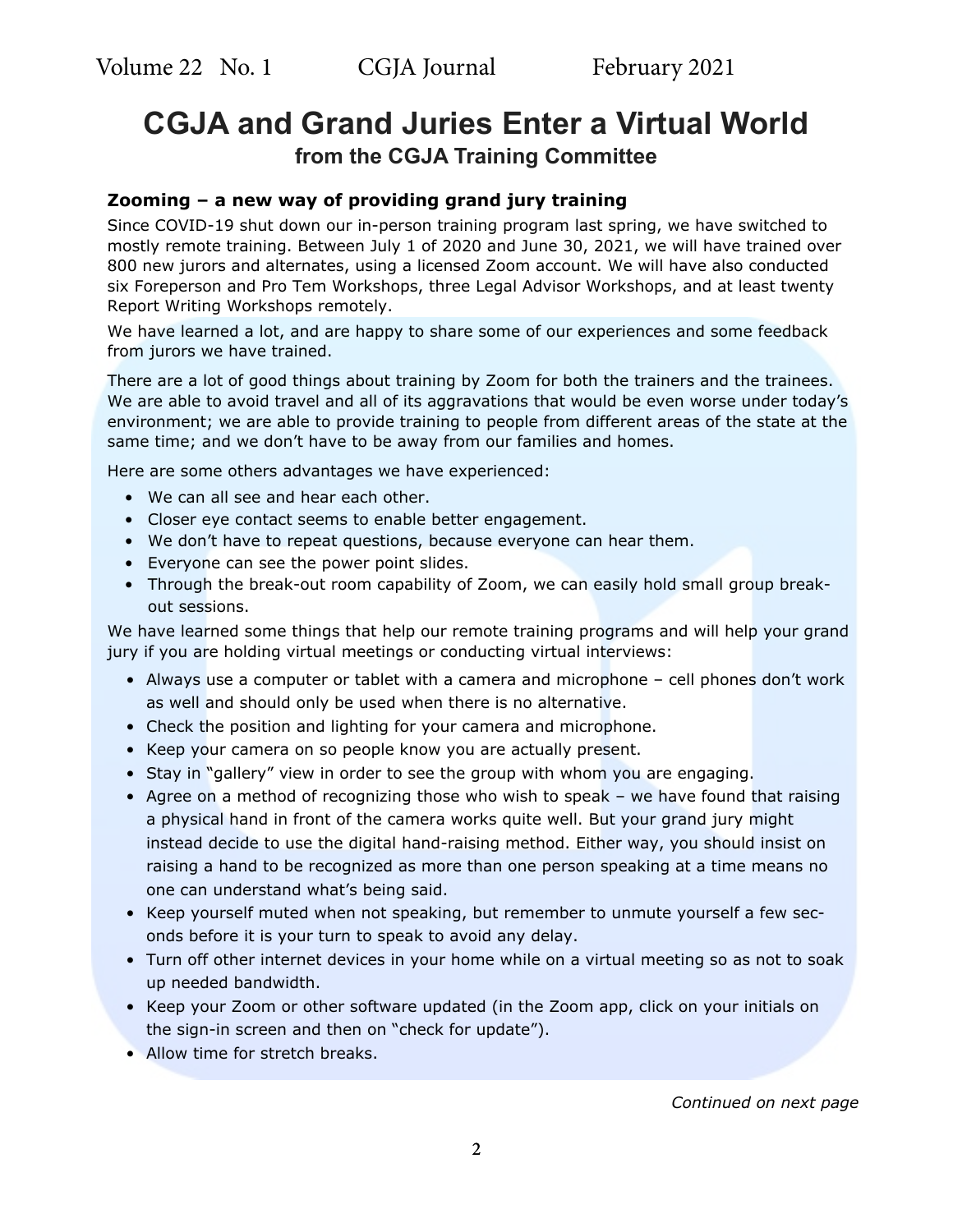#### *From preceding page –* **Zooming**

#### **Using a virtual meeting platform to conduct grand jury work**

Whether your grand jury is using Zoom, Microsoft Teams, Google Meet, or some other platform, we recommend that you follow these guidelines:

- Develop your own rules to ensure a smooth experience (such as staying muted except when speaking, raising your hand to be recognized for speaking, keeping all cameras on, and turning off other devices).
- Get to know each other by conducting some icebreaker exercises like those demonstrated in the CGJA workshops.
- Attend the virtual meeting from a private room in your home or office where the grand jury's business cannot be overheard, and use earphones if family members or co-workers are likely to enter the room.
- Be an active listener, and clarify and confirm anything you are not sure you understand
- Actively participate, but don't dominate.
- Use breakout rooms to tackle specific issues.
- Any jurors who must recuse due to an actual or perceived bias or conflict of interest should leave the meeting when the topic in question is discussed; they can either be assigned by the meeting host to a digital breakout room or waiting room or they can leave the meeting and return once notified by text or phone that it is okay to do so.
- Use screen sharing for tasks like creating a list of interview questions and reviewing documents.
- Periodically review the rules to remind everyone what they contain and amend them as needed.

For grand jury interviews, follow the same procedures, and make the interviewee aware of the "meeting rules."

Use an oral admonition, but consider sending a written version by email after the interview. Consider recording the interview, with the interviewee's permission. The recording must be password protected and not shared outside of the grand jury in order to maintain confidentiality.

Make every effort to be assured that the person being interviewed is alone in a private setting and is not recording the interview themselves. And remember the rule of two; one advantage of virtual interviews is that all committee members can be present for the interview without overwhelming the interviewee.

We hope these helpful hints will be useful in using today's technology to conduct grand jury business to the best of your ability as we continue to navigate the pandemic.

Please let us know if we can help by answering any questions. You may contact us at *[cgjatraining@cgja.org](mailto:cgjatraining%40cgja.org?subject=Zooming)*.

# **Spring Report Writing Workshops** *Sign up now!* **See [schedule.](https://cgja.org/spring-2021-report-writing-workshops)**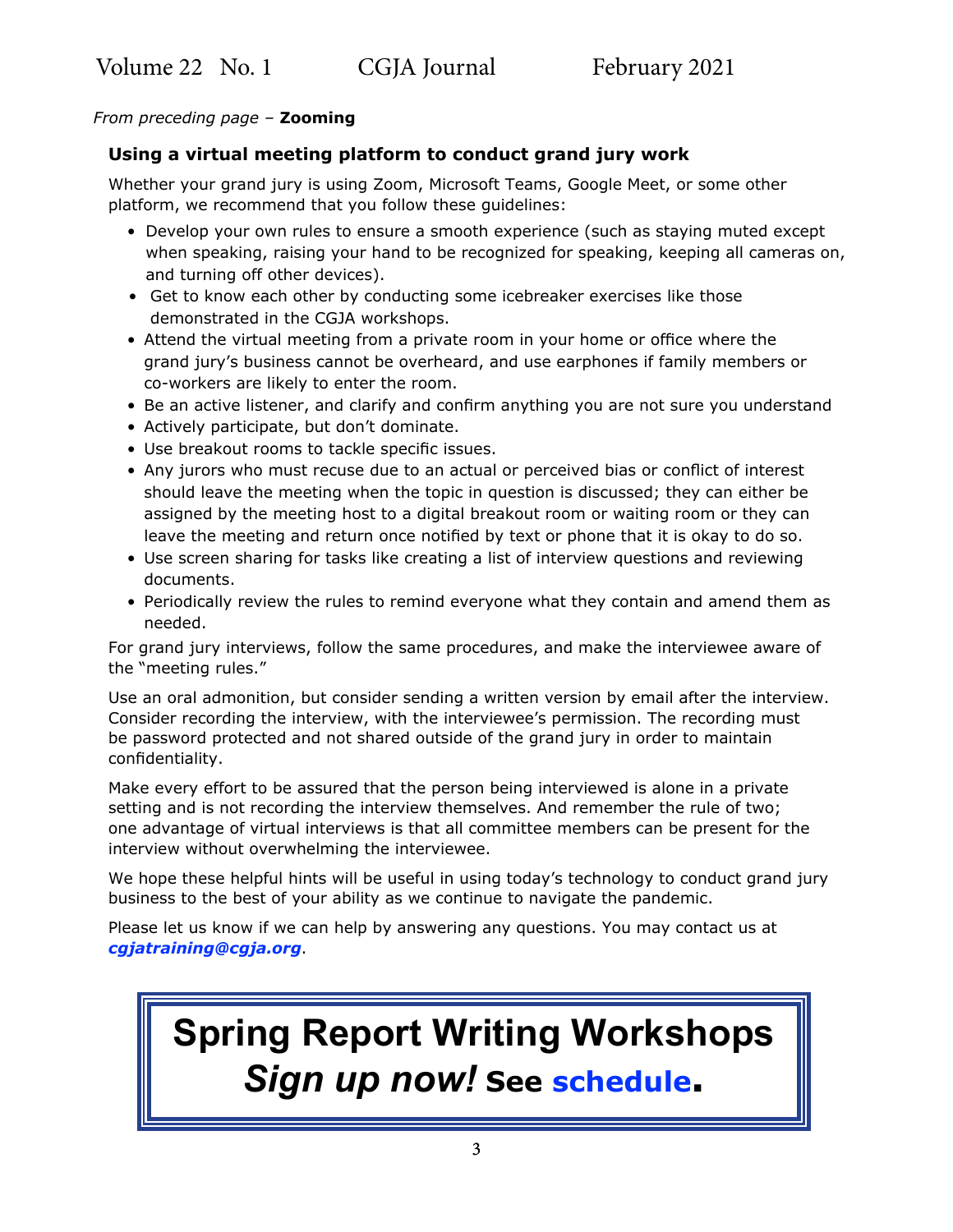$\bullet$ 

 $\bullet$ 

 $\bullet$ 

 $\bullet$ 

 $\bullet$ 

 $\bullet$ 

 $\bullet$ 

 $\bullet$ 

 $\bullet$  $\bullet$ 

# **Thank You, Thank You, Thank You!**

The Finance Committee conducted a donation campaign in conjunction with the end-of-year giving season. The donation campaign was extremely successful thanks to your generosity, raising almost \$4,700.

Those who donated were sent a personal thank you card from vice-president Lou Panetta. The Finance Committee publicly thanks the following members and friends. Your generosity helps CGJA fulfill its mission – to promote, preserve, and support the grand jury system through training, education, and outreach.



| Kenneth Adair        | Linda Glasscock          | Leslie Koelsch     | Patricia Pavone       |
|----------------------|--------------------------|--------------------|-----------------------|
| Serena Bardell       | Laura Griffin            | Joann Landi        | Lynn Pidal            |
| Tom Beams            | Kenneth R. Hanna         | Joann Landi        | Lynn Plew             |
| Lloyd Bell           | Betty Ann Hansen         | Lanny J Larson     | James Ragan           |
| Tom Borden           | <b>Charles Haseltine</b> | Scott Law          | Norval Self           |
| Ron Boring           | Earl Heal                | Rose Marie Mankoff | Francis M. Small, Jr. |
| Susan Brewster       | Lawrence Herbst          | John McDowell      | Carolyn Stinemates    |
| Marsha Caranci       | Dianne Hoffman           | Brenda McHenry     | Melanie Terhune       |
| Janet Clark          | Karen Jahr               | Ruth McMillian     | Nancy Welts           |
| <b>Alfred Dubiel</b> | Sandra Jopson            | David Mulford      | Cindra Wilfong        |
| Vielka Escobar       | Marina Kaiser            | Mark Murray        | Andi Winters          |
| Larell Fineren       | Rachel Kaldor            | Mary Lou Oliver    | Ronald Zurek          |

### **AWARD OPPPORTUNITY: Certificate of Special Recognition**

- $\bullet$ There are many people who do a lot for the grand jury. Some are  $\bullet$ members of the CGJA; others not, for example, civic-minded city council people, county officials, legislators, judges, and such. The value of both  $\bullet$ groups should be recognized and rewarded. You can do so by nominating  $\bullet$ such individuals for CGJA's **Certificate of Special Recognition**.
- $\bullet$ Send an email briefly describing how or why the person or entity is deserving of recognition to *[Joann Landi](mailto:joannelandi%40aol.com?subject=CGJA%20Certificate%20of%20Special%20Recognition)*, chair of the Awards Committee.  $\bullet$
- Upon approval, the committee will prepare the certificate and submit  $\bullet$ it to the CGJA President for signature. The presentation can occur at a  $\bullet$ conference or at the local level.
- $\bullet$ Examples of past awards include contributions to the Bay Area Regional meetings, the development of a brochure to improve recruitment efforts, recognition of a grand jury accusation, and acknowledging prolific coverage
- by a *Sacramento Bee* reporter.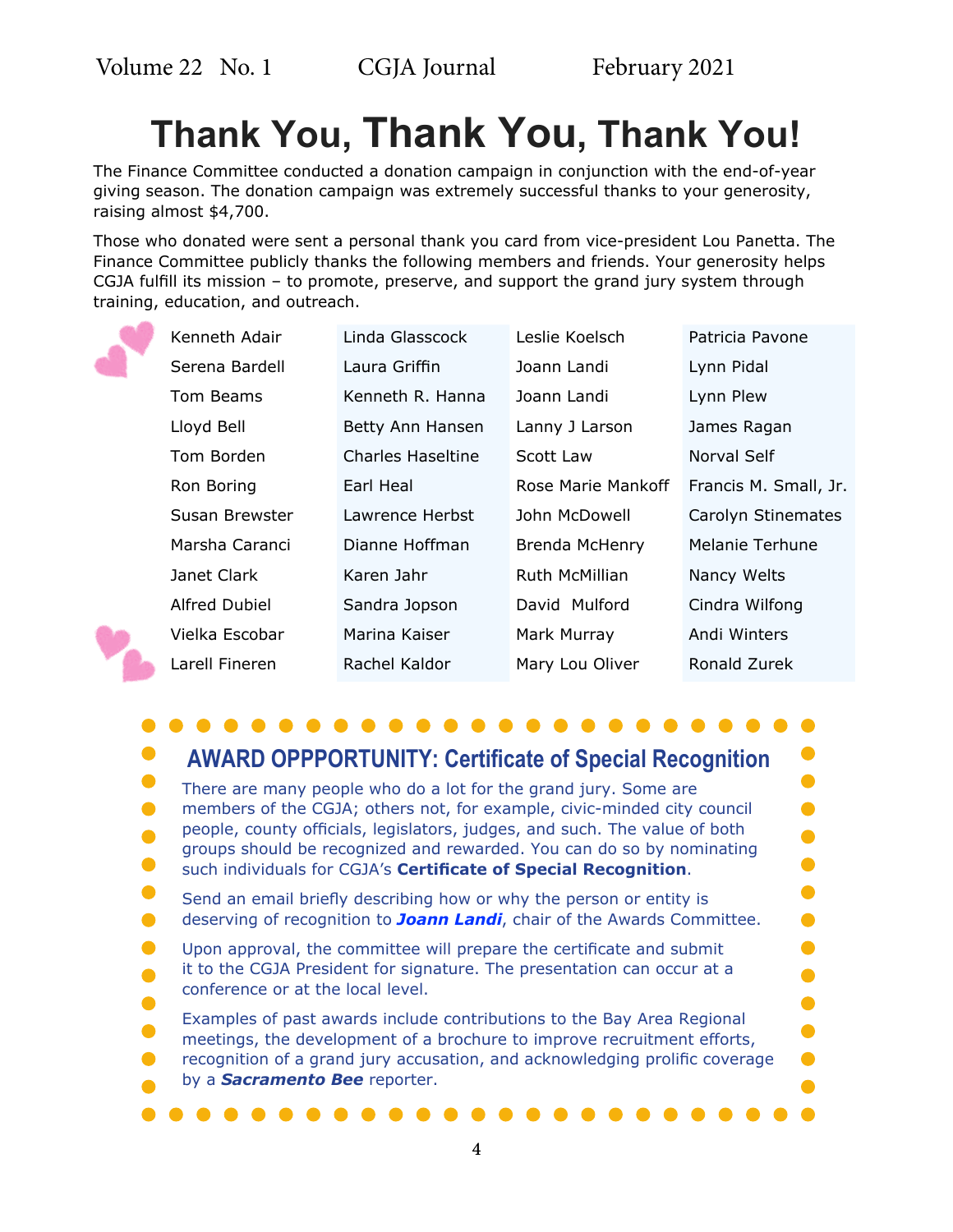### **Good Example of Continuity Reporting (Riverside County) by Jerry Lewi and Bob Finlayson**

Experienced readers of the Journal might recall that we have frequently written about the value of grand juries' establishing continuity committees. A continuity or implementation committee follows up on responses to reports to determine whether the respondents met the relevant legal timeline requirements, demonstrated a clear understanding of each recommendation and submitted a legally compliant response. The committee may recommend that the jury open a new investigation to follow up implementation of the agreed-upon recommendations.

This past term, the Riverside County Civil Grand Jury issued its first continuity report. We believe it is an excellent example of what such a report can offer. The content outlines its purpose, describes some of the challenges (such as new jurors not being familiar with the subject) and makes several recommendations.

The members constructed two general matrices to identify and tabulate the relevant information over a three-year period (2017- 19). One matrix states the number of findings and recommendations and the timeliness and nature of each response. The second matrix summarizes each recommendation for each report and notes the specifics of selected responses (see examples).



They found that the grand juries had issued 22 reports and made 120 recommendations for improvement of county operations. County officials responded positively to 60 of the recommendations (indicating that they had or would be implemented). Download the full report (PDF) *[2019 – 2020 Civil Grand Jury - Continuity Brings Accountability](http://rivco.org/sites/default/files/2020/11/Continuity_Report.pdf)*.

| RCCGJ 2017-2018<br>Reports:<br><b>Findings</b>                                                                                                                                                                               | AGREE WITH FINDINGS | DISAGREE PARTIALLY<br>WITH FINDINGS<br>DISAGREE WITH FINDINGS | <b>DID NOT RESPOND</b> | RCCGJ 2017-2018<br>Reports:<br><b>Recommendations</b>                                                                                                                                                                                              | AGREE | <b>NILL IMPLEMENT</b>     | MPLEMENTED | FURTHER STUDY NEEDED | <b>UNDING NEEDED</b>       | <b>DONOT AGREE</b> | <b><i>NILL NOT IMPLEMENT</i></b> | <b>Notes on Responses</b>                                                                                                                                 |
|------------------------------------------------------------------------------------------------------------------------------------------------------------------------------------------------------------------------------|---------------------|---------------------------------------------------------------|------------------------|----------------------------------------------------------------------------------------------------------------------------------------------------------------------------------------------------------------------------------------------------|-------|---------------------------|------------|----------------------|----------------------------|--------------------|----------------------------------|-----------------------------------------------------------------------------------------------------------------------------------------------------------|
| RCCGJ2017-2018.08 Riverside University Health System Behavioral Health Needs (Report issued:06/13/2018)                                                                                                                      |                     |                                                               |                        |                                                                                                                                                                                                                                                    |       |                           |            |                      |                            |                    |                                  |                                                                                                                                                           |
| F1: Lack of acute care mental health beds<br>"At the recommended rate of one bed per<br>2,000 people, Riverside County should have<br>available 1.211 acute care mental health<br>beds fit1 has a total of 365 such beds."   |                     |                                                               |                        | R-1: "BOS in coniunction with Riverside<br>County Behavioral Health, works with<br>X appropriate sources to obtain adequate<br>and continuous funding"                                                                                             |       |                           |            |                      |                            |                    |                                  | The RCCGJ has no record that the<br><b>BOS or RUHS-Behavioral Health ever</b><br>responded to this report.].                                              |
| F2: Insufficient staff<br>"[C]urrently 60 of the 140 [staff<br>psychiatrist] positions remain unfilled."                                                                                                                     |                     |                                                               | x                      | R-2: "Riverside County seeks ways to<br>ensure competitive salaries and benefits<br>exist for filling its vacant psychiatrist<br>nositions."                                                                                                       |       |                           |            |                      |                            |                    |                                  |                                                                                                                                                           |
| RCCGJ2017-2018.09 Riverside County Sheriff's Corrections Division Coroneer Office Independent Autopsy Reviews (Report issued:06/14/2018)                                                                                     |                     |                                                               |                        |                                                                                                                                                                                                                                                    |       |                           |            |                      |                            |                    |                                  |                                                                                                                                                           |
| F1: Autopsy Agreement<br>California law allows the Coroner to permit<br>adjacent counties to perform autopsies in<br>cases of in-custody death, but there has<br>been no new agreement in 13 years.                          |                     | x                                                             |                        | R-1: "The RCSD Coronernegotiate an<br>agreement [regarding reciprocal in-<br>custody death autopsies] to ensure<br>Coroner's review are fair, unbiased"                                                                                            |       |                           |            | x                    |                            |                    |                                  | R1: RCSD states: "The recommenda-<br>tion requires further analysis" and "it is<br>anticipated that the analysis would be<br>completed by December 2018." |
| RCCGJ2017-2018.10 CAL FIRE/Riverside County Fire Department Palo Verde Valley Fire Protection Issues                                                                                                                         |                     |                                                               |                        |                                                                                                                                                                                                                                                    |       |                           |            |                      | (Report issued:06/14/2018) |                    |                                  |                                                                                                                                                           |
| F1: Riverside County Fire Station #42<br>(Blythe) is unable to sufficiently support the<br>vehicles and equipment assigned there.                                                                                            | x                   |                                                               |                        | R-1: "The Board of Supervisors{and]<br>RCFD, shouldrelocate Station #43, or<br>close it.                                                                                                                                                           | x     | $\boldsymbol{\mathsf{x}}$ |            |                      |                            |                    |                                  | [The BOS response is scored here.]<br>R2: CalFire/RVFD will work with the<br>Board [Y2019-2020 budget] and<br>make a recommendation.                      |
| [F2 is directed to the City of Blythe; no<br>response required from BOS or<br>Cal/Fire/RCFD]<br>F1: The city of Blyth Fire Dept. cannot<br>provide Advance Life Support (ALS)<br>measures, if needed, and has old equipment. |                     |                                                               |                        | [R2 is directed to the City of Blythe; no<br>response required from BOS or<br>CalFire/RCFD1<br>R2: The city of Blyth review the quality of<br>service which they can provide with a<br>volunteer serviceif the County were to<br>deactivateStation |       |                           |            |                      |                            |                    |                                  | BOS stated for F2 & R2: "N/A<br>[Concerns Blythe F.D.]"                                                                                                   |

performing similar tasks – Los Angeles, Mendocino, Orange, and San Francisco. CGJA's own investigation found additional examples from a number of other counties and that grand juries in at least 34 counties are performing some form of continuity review.

CGJA recognizes that there is no legal requirement to conduct continuity studies and respects those grand juries that decide to use their resources to conduct other investigations rather than looking back at prior reports and responses. However, it is our recommended best practice that continuity/implementation reports be conducted when possible.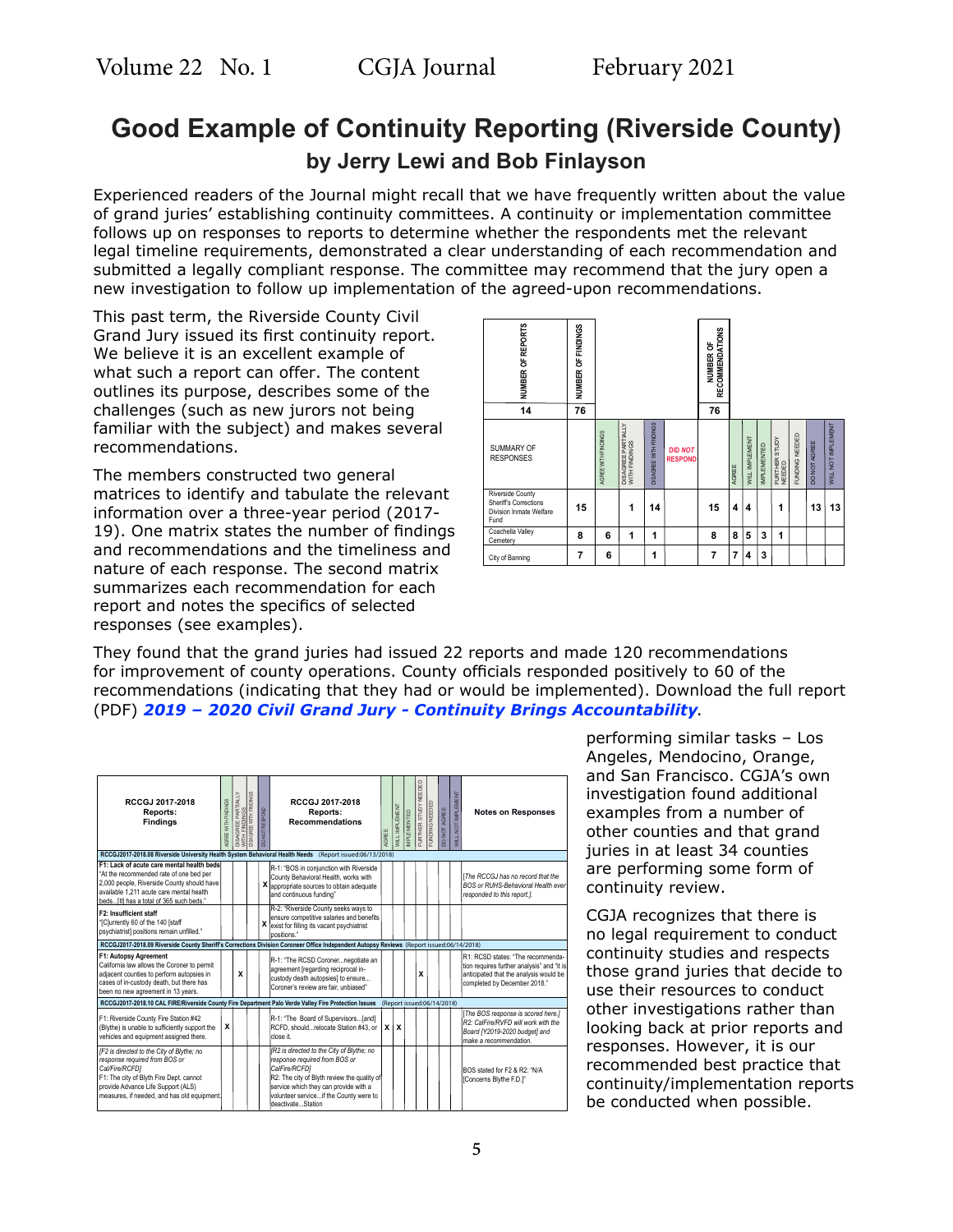REFLECTING ON THE WEBSITE REFLECTING ON THE WEBSITE by Larry Herbst, Webmaster

November 2017 saw the launch of the newly revamped CGJA website, the first major overhaul since 2011. The redesign adopted new visual styles and improved navigation with logical page groupings, while preserving content.

In addition to improved automation of routine processes (e.g., membership renewals), the website provides relevant and current information for use by empaneled grand juries, announcements of grand jury training seminars and workshops, information and registration for our annual conference.

Participants can register for any of the following **[workshops](https://cgja.org/training-general-information)**: Training, Foreperson and Pro tem, Report Writing, and Legal Advisors. This replaces the manual approach that required spreadsheets and extensive email and phone exchanges with participants. Evaluation forms are now online allowing seminar and workshop attendees to provide feedback at their leisure after the session is completed.

In 2019 and again in 2020, the CGJA annual election of directors was conducted primarily through the website. In addition to being expedient for our members, it saved printing and mailing costs for the association (we provide paper ballots on request). The Tellers Committee tabulation and verification process remains basically the same. We continue to use feedback from the tellers to improve the operation of e-voting.

While the COVID-19 pandemic spread across California, CGJA used the website to provide guidance to counties, courts and grand juries. We suggested ways to keep the operation of our unique civil grand jury system moving forward while minimizing the effects of social distancing with regard to grand jury meetings and impaneling new grand juries. As the effects of the pandemic on impaneled grand juries occurred the last few months of their fiscal term, suggestions addressed completing investigations and issuing reports. The website offered help with using Zoom and guidance for conducting virtual meetings.

As the courts were beginning to plan their 2020-21 grand jury impanelment, suggested alternatives were consistent with the Penal Code but offered flexibility for courts and counties to either remain on the fiscal year approach as usual, delay impaneling by three to six months, or convert to a calendar year. A summary document, *[Coping with Covid](https://cgja.org/coronavirus-guidelines#Coping)*, covering all the above plus additional considerations, has proven to be a valuable tool.

Here are some website usage statistics:

- 420 average website visits per month
- 220 average unique visitors per month
- Top three pages visited: Grand Juror Resources, Sample Documents, Training General Info
- Top three downloads: *Grand Jurors' Journal*, Juror Recruitment, Procedure Manual Examples

My webmaster work is a labor of love. I am gratified to provide value to website visitors. Please check back to the website frequently as there is always something new. It will help you keep up with the fast-paced cycles of grand jury work.

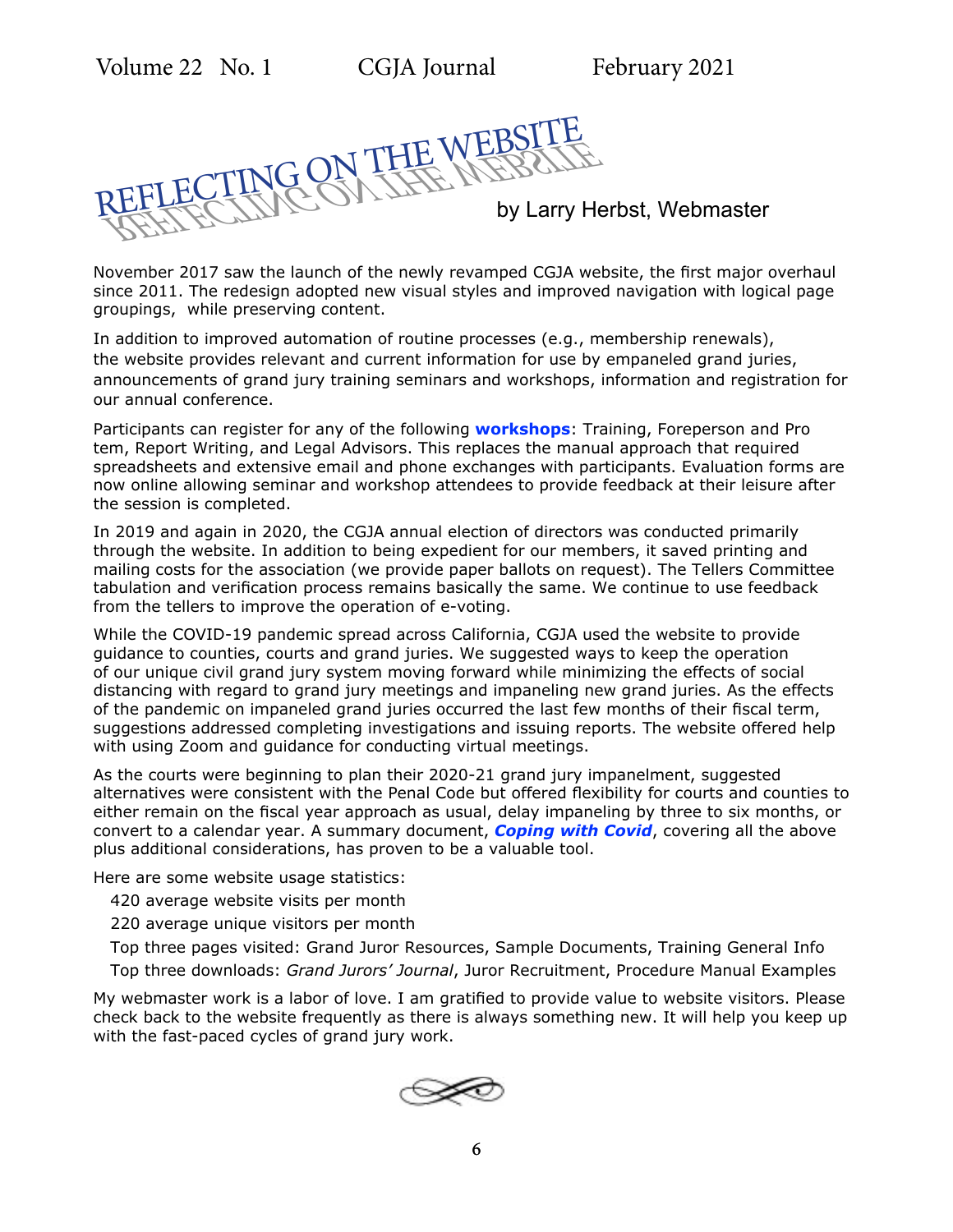## **MEMBERS Welcome!**

### **Glad to have you aboard.**

| <b>County</b>          | <b>Name</b>                |
|------------------------|----------------------------|
| Contra Costa           | Charles Cerjan             |
| Fresno                 | Sandra Silva               |
| Marin                  | Alicia Levin               |
| Merced                 | Teri Marcum                |
| Napa                   | William Goss               |
| Placer                 | Carol Witten               |
| Riverside              | Mike Anzis                 |
| Sacramento             | Paul Rieschick             |
| п                      | Rachel Kaldor              |
| $\mathbf{H}$           | Kenneth Smith              |
| $\mathbf{H}$           | Tina Bonilla               |
| $\mathbf{H}$           | Deanna Hanson              |
| San Luis Obispo        | <b>Tom Beams</b>           |
| $\mathbf{u}$<br>п<br>п | Kaye Riggs                 |
| Santa Clara            | Maria Goretty Alonso-Amigo |
| $\blacksquare$<br>п    | <b>Andrew Stewart</b>      |
| Stanislaus             | Patricia Brown             |

### **Past CGJA Presidents**

| <b>Name</b>          | County          | Year    | <b>Name</b>    | County        | Year    |
|----------------------|-----------------|---------|----------------|---------------|---------|
| Larry Herbst         | San Luis Obispo | 2018-20 | Jack Zepp      | Marin         | 2000-02 |
| Andi Winters         | El Dorado       | 2016-18 | Les Daye       | Trinity       | 1998-00 |
| Karen Jahr           | Shasta          | 2014-16 | Dan Taranto*   | Humboldt      | 1996-98 |
| Beate Boultinghouse  | San Francisco   | 2013-14 | Pat Yeomans    | Los Angeles   | 1994-96 |
| <b>Bill Trautman</b> | Napa            | 2012-13 | Harry Heye     | Alameda       | 1992-94 |
| Keath North          | Humboldt        | 2010-12 | Frances Jansen | San Diego     | 1990-92 |
| Tony Noce            | Kern            | 2008-10 | Jesse Robinson | Los Angeles   | 1988-90 |
| Judi Lazenby         | Santa Cruz      | 2006-08 | William Engel  | Riverside     | 1986-88 |
| Jerry Lewi           | Ventura         | 2004-06 | Angelo Rolando | San Francisco | 1984-86 |
| Elwood Moger         | El Dorado       | 2002-04 | Val Cavey      | San Diego     | 1982-84 |

\* Former President Dan Taranto (Humboldt) died January 30. A resume of his life will be in the next journal.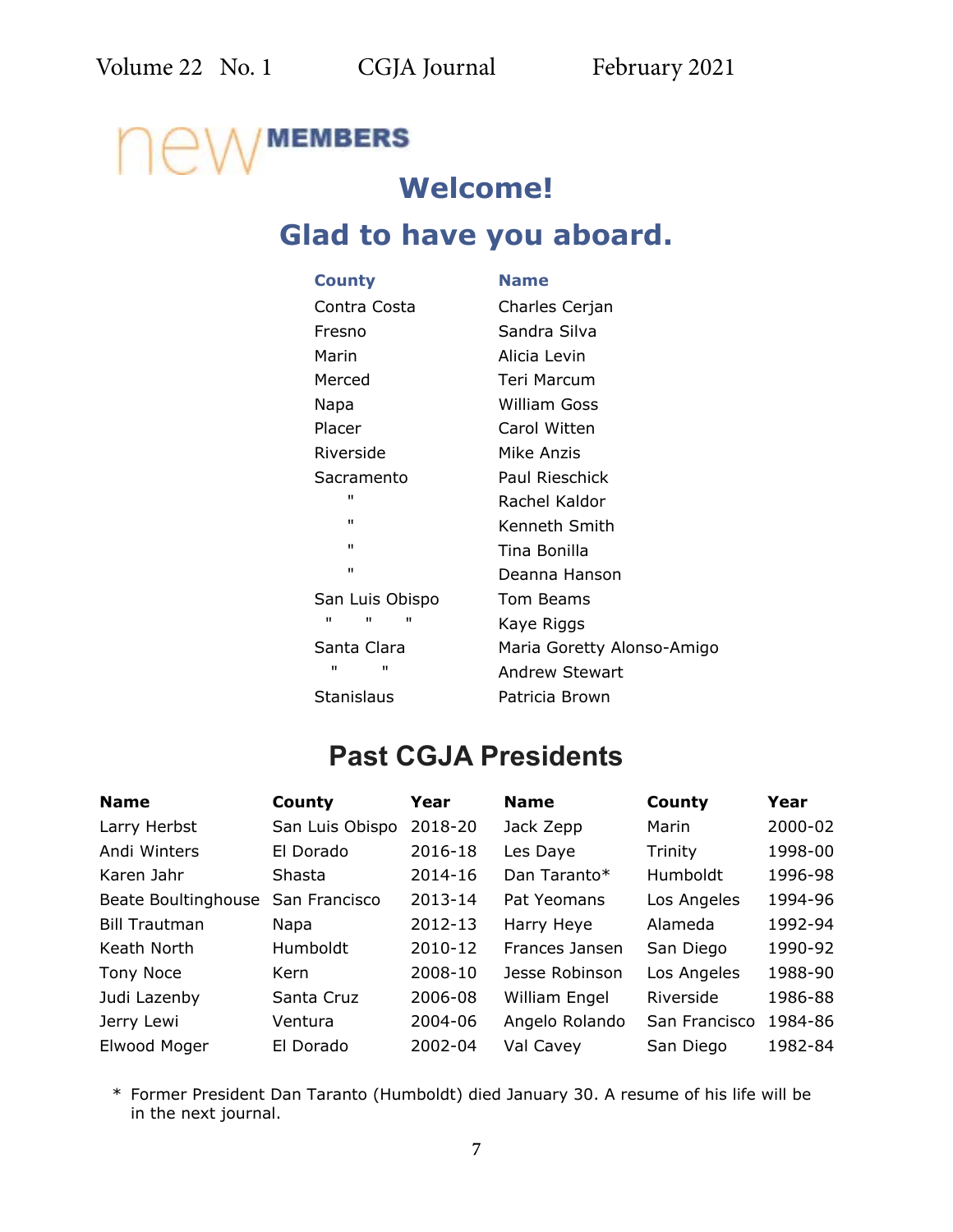## **News from Around the State**

### *from Madera*

Publicizing grand jury reports has been markedly reduced by today's low newspaper circulation. To extend the reach of its final report, the 2018-2019 Madera County Grand Jury under the leadership of Foreperson, Robyn Gracey, decided on a mail campaign.

A number of steps were involved: contact with the local U.S. Postal Service Bulk Mailer Specialist, filing an application for the authorization of Nonprofit Standard Mail, selection of an effective mailer size



(they chose a postcard), securing a substantial number of mailing addresses for residents and businesses in the county and coordinating with the local printer.

The cooperation of the Madera County Grand Jury Association led by President Leanne Thomson was essential. Their non-profit status allowed educational materials (grand jury reports qualify) to be mailed at a rate of roughly 8 cents per item.

| <b>CITY</b><br>NOW HOME AREA<br>ONLINE                                                                                                                                                                                                                      | "Veiled Transparency"<br>county "Rolling Hills Water"                                                                                                                                          | GAINA COUNTY GRAND JUNY'S 2018-2013<br><b>FINAL REPORTS</b>                                 |  |
|-------------------------------------------------------------------------------------------------------------------------------------------------------------------------------------------------------------------------------------------------------------|------------------------------------------------------------------------------------------------------------------------------------------------------------------------------------------------|---------------------------------------------------------------------------------------------|--|
| EDUCATION<br><b>HEALTH &amp; SOCIAL SERVICES</b><br><b>PRISON</b>                                                                                                                                                                                           | "Student Safety: Why Are They Turning the Wrong Way?"<br>"Community Action Partnership of Madera County"<br>"Central California Women's Facility and Valley State Prison"                      |                                                                                             |  |
| PUBLIC WORKS<br>AD HOO<br>IN ITS CIVIL<br><b>JURISDICTION, THE</b><br>GRAND AIRY<br>IS THE WATCHDOG OF                                                                                                                                                      | "City of Chowchilla Public Works Department; Interrupted Flow"<br>"Cascadel Woods"<br>Scan out OR code<br>to download the full Grand Jury<br>FT FORM, DF YOU<br>adverted marks colors (thical) | <b>MADEMA COCATT</b><br><b>GRAND SURY</b><br><b>PO BOX 514</b>                              |  |
| LOCAL GOVERNMENT<br>into quantities of function of<br>Scand Autom of Hour Warren Arkit<br>plant automotive floor shifts<br>a California and Newada<br>expensive that Sharaf Arrest be-<br>emplarated animatic specifically<br>in Autumn as with Ad at their | We descriptional properties<br><b>MADER</b>                                                                                                                                                    | <b>MATRICA IT A STATE</b><br><b>ECRASSICOM</b><br>LOCAL POSTAL CUSTOMER<br>CREATIVEOOPY/NET |  |

*Nota Bene:* To get the bulk mail non-profit price, it was necessary to secure a Non-Profit Standard Mail price authorization from the U.S. Postal Service. The Pricing and Classification Service Center in New York serves the entire nation.

It took three months to obtain non-profit status approval.

The final design included a QR code, secured from the Madera County Information Technology Department, that provides mobile devices with direct access to the report. The printer coordinated the mailing payment with the post office.

The total cost of the project was \$9,000. It covered the card stock, full-color printing and postage for 49,000 postcards.

*Thanks to Nina Mize (2018-19 Madera County GJ member and 2019-2020 foreperson) for providing the above information.*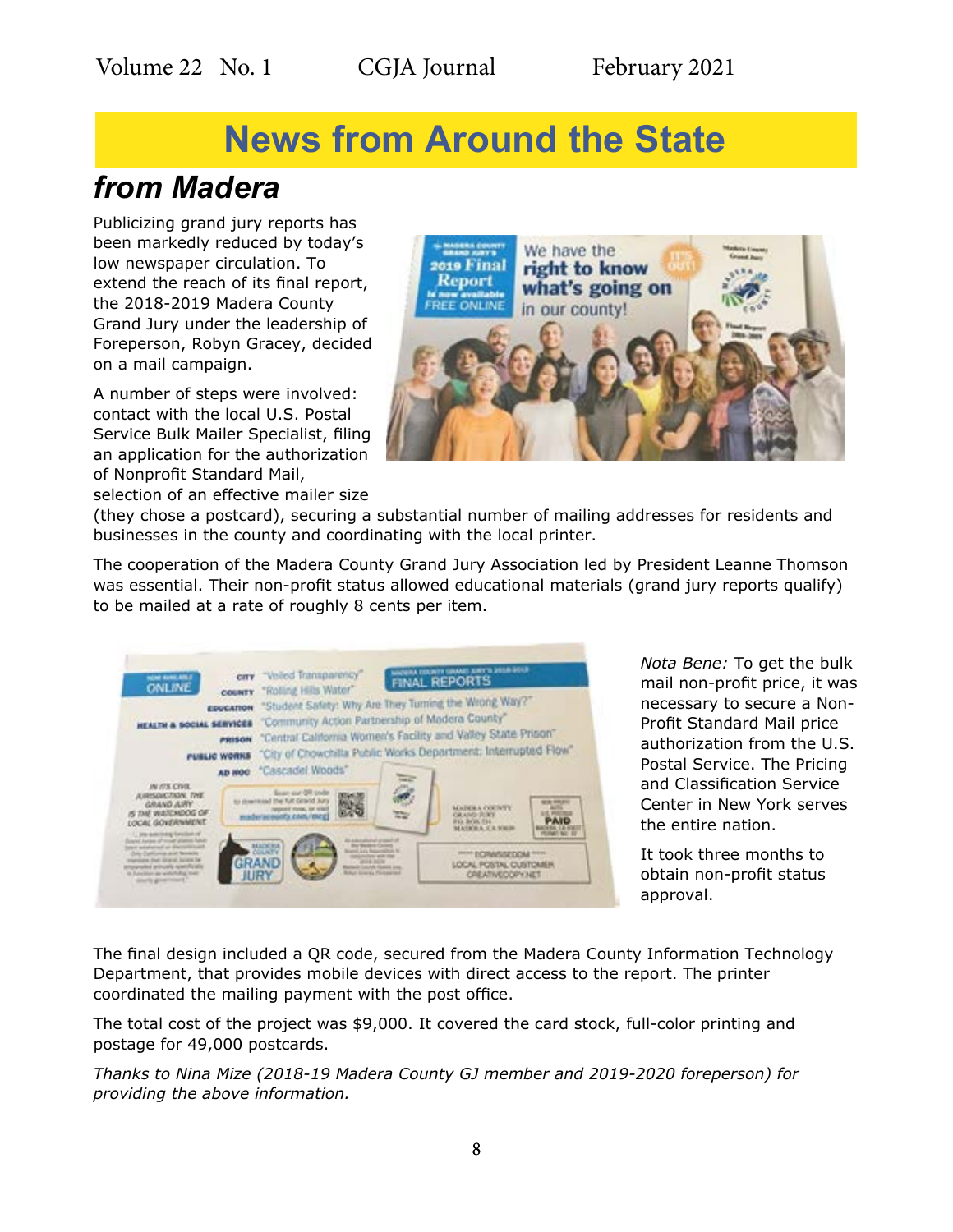## Ask the Trainer by Marsha Caranci, CGJA Training Chair



*This regular column allows the CGJA training team to share with*  Journal *readers our responses to questions we receive from grand jurors. Please remember: Do not take any response as legal advice, and contact your local legal advisors to answer any question that might divulge confidential information.* 

*Please submit your questions to me at [cgjatraining@cgja.org](mailto:cgjatraining%40cgja.org?subject=CGJA%20Training). Our response to your edited or redacted question might appear in a future edition of the* Journal.

#### **Q. When members of our grand jury are recused from an investigation due to a perceived conflict of interest, we know they must leave our meeting when this topic is being discussed; do we also need to limit their access to the digital records kept on our shared drive for this investigation, including minutes, draft reports, etc.?**

**A.** The purpose of the recusal is to make sure that a juror that might have a bias (or a perceived bias) is not influencing the grand jury in its investigating and reporting on that matter. If that recused juror happens to see minutes or other documents but does not comment on what they see to any other juror, there is probably no harm done.

However, we think it would be a best practice to ask jurors to refrain from reading any documents in the shared drive that have to do with the topic from which they are recused. It should be emphasized that this is an ethical obligation and that you trust them to do the right thing.

#### **Q. Can our grand jury consider investigating a complaint from someone who does not live within the county, the city, or the special district they are complaining about?**

**A.** There is no requirement in the law that the grand jury must limit its consideration of complaints to those submitted by persons who reside in or own property within the boundaries of the county, city, or district that is the focus of the complaint. The grand jury may, upon a supermajority vote, approve an investigation of any local government entity within its jurisdiction whether based upon a complaint or not. The jury should judge any idea for a possible investigation topic based on its merits, irrespective of the source.

#### **Q. Can our grand jury interview a member of a previous grand jury? We are conducting a new investigation on a topic that was reported on last year and think that the chair of the investigating committee might have useful information for us.**

**A.** While we normally say that the grand jury can interview anyone, our best practice advice in this case would be not to interview former jurors about an investigation they were involved in. It would put them in a very difficult position as they could answer very few of your questions without breaching confidentiality and their oath. They could only state what was included in the report, which you already have access to. If the previous grand jury voted to pass forward their investigative file on this matter, you can review that information but cannot ask a juror about anything not found in those records. Your grand jury needs to conduct a complete and thorough investigation on its own before writing and releasing a report on this topic, without relying on the information from a previous grand jury.